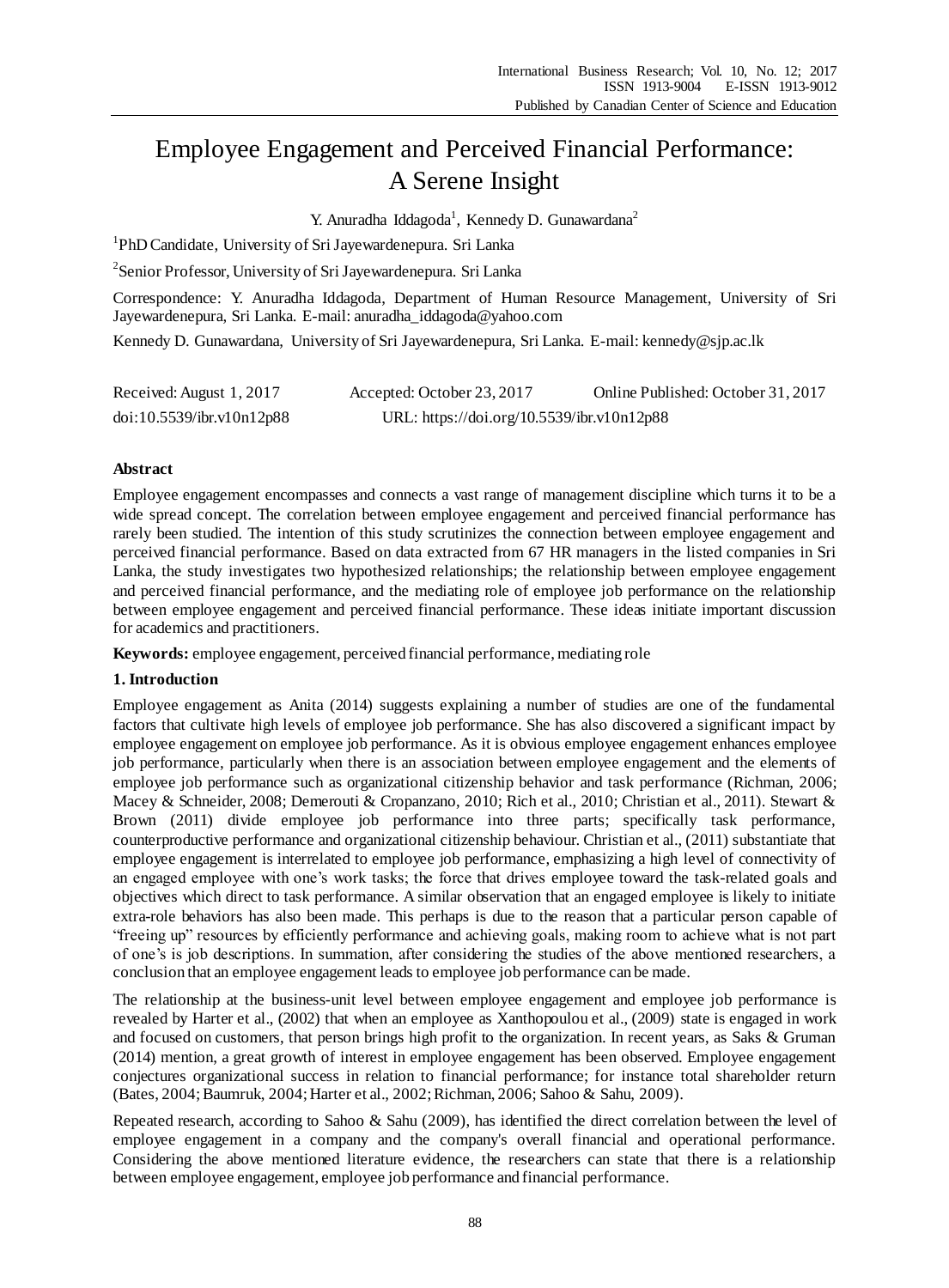This study attempt to cover;

- 1. Conceptualization and operationalization of perceived financial performance.
- 2. Reliability and validity of the constructs of perceived financial performance.
- 3. Identifying the impact of employee engagement on perceived financial performance in the Sri Lankan context.
- 4. Identifying whether employee job performance significantly mediates the relationship between employee engagement and perceived financial performance.

#### **2. Research Design**

The purpose of the study, extent of researcher interference with the study, type of investigation, unit of analysis, study setting and time horizon of study are the six components of the research design presented by Sekaran (2003). The details of the research design are represented under Table 1.

Table 1. The research design

|      | Research design                                  | <b>Description</b>   |
|------|--------------------------------------------------|----------------------|
| 1.   | The purpose of the study                         | Hypothesis testing   |
| 2.   | Extent of researcher interference with the study | Minimum interference |
|      | Type of investigation                            | Correlational        |
| 4.   | Unit of analysis                                 | Individua1           |
| - 5. | Study setting                                    | Non-contrived        |
| 6.   | Time horizon of study                            | Cross-sectional      |

Unit of analysis is individual; to be specific Human Resource (HR) managers in the Sri Lankan listed companies. Proper conceptualization and operationalization helped to develop the questionnaire of this study. Likert scale is the measurement scale of the questionnaire and the rating scale is five-point. Non-probability sampling is used as the sampling method. The sample of this study is 67. Roscoe (1975), as cited in Sekaran (2003), comes up with a rule that the sample sizes should be more than 30 respondents and less than 500 respondents. The researchers of this study have followed that rule when it comes to a decision about the sample size. The response rate of this study is 24% from the population of 212. Refer to Table 2. Statistical Package for Social Science 23 (SPSS 23) is used for statistical analysis.

## Table 2. Summary of the samples

| Unit of analysis           | Population/Total<br>sample | questionnaires | Number of usable Total sample – Unsuitable Response<br>or un-contactable of the<br>sample | rate |
|----------------------------|----------------------------|----------------|-------------------------------------------------------------------------------------------|------|
| Individual $- HR$ managers | 212                        | 67             | 145                                                                                       | 24%  |

#### **3. Conceptualization of Perceived Financial Performance**

Financial data, according to Harter et al., (2002) are of two types; namely business-unit sales (revenue) and margin (percent profit of total revenue). A link between human resource management (HRM) practices and financial performance has been suggested by many authors; for instance Huselid (1995) brings up an important link between financial performance and high performance work practices (HPWPs).

#### Schneider & Barbera (2014) wrote:

*"The fundamental relationship between the internal functioning of an organization and profits is based on the service profit chain which integrates marketing, operations and human resources to handle the results for customers over the costs of service production."*

There is evidence that employee engagement leads to perceived financial performance as well. The researchers prefer the word perceived financial performance, because, in this study, the researchers study about how the Human Resource managers (HR managers), perceived, financial performance in relation to employee engagement.

#### *3.1 Towards a Definition for Perceived Financial Performance*

Corporate financial performance (CFP), defined by Karaye et al., (2014), is achievement of organizational objectives or as being both productive and efficient. Lorino's (2004) definition of corporate financial performance is that anything which contribute to ameliorate value-cost couple and not only which contributes to cost decrease or value increase (Karaye et al., 2014). The financial performance refers to the economic status of a firm such as profitability, sales growth, return on assets etc (Palagolla & Wickramasinghe, 2016). The measures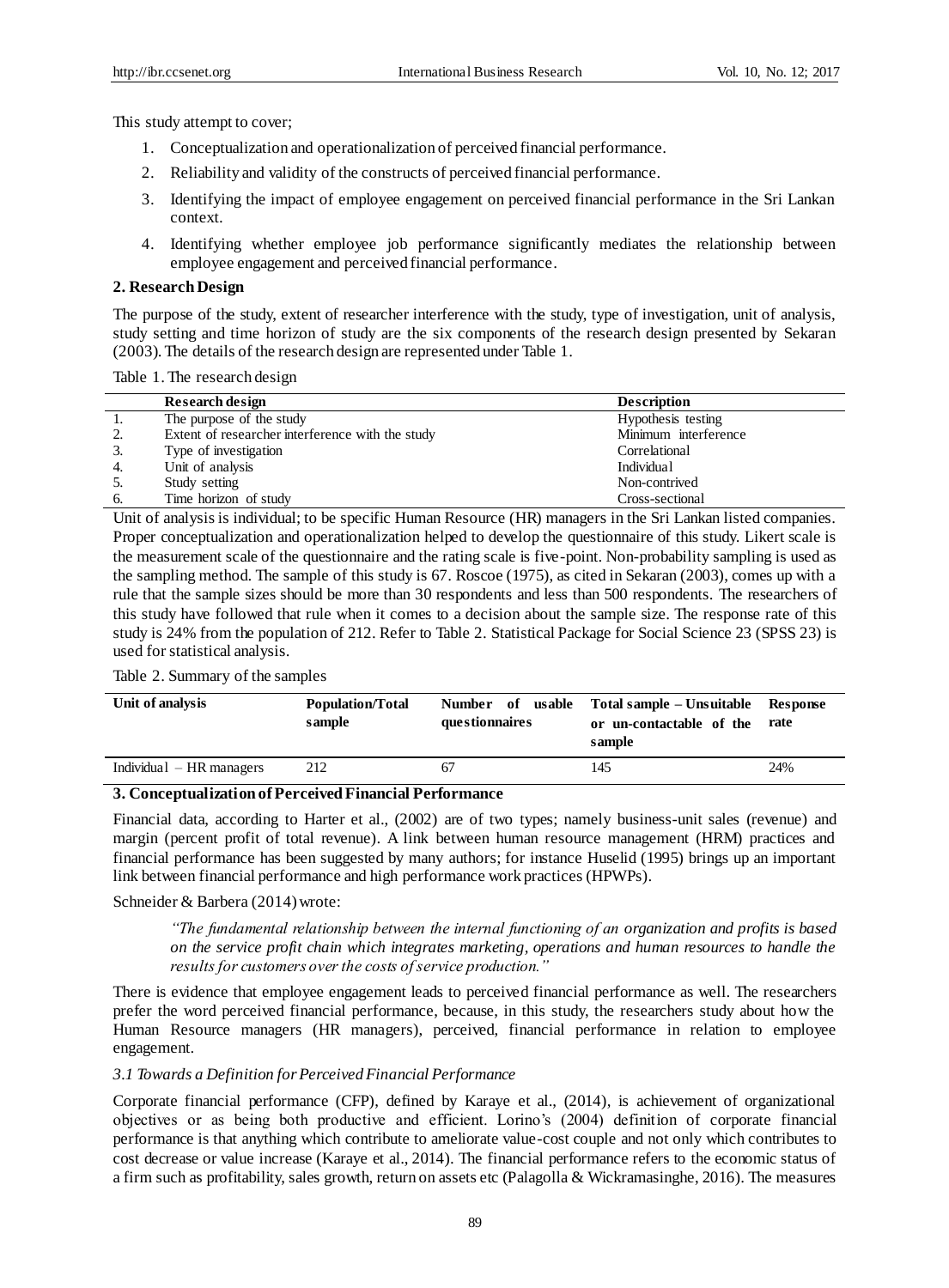of financial performance contain profit, sales growth and return on assets (Shaverdi et al., 2014; Karaye et al., 2014; Boaventura, et al., 2012). The working definition has an influence of the definition by Palagolla  $\&$ Wickramasinghe (2016). Their definition evidently indicates the measurements of financial performance.

*3.2 Perceived Financial Performance – Working Definition*

The perceived financial performance refers to the economic status of a firm such as profitability, sales growth and return on assets.

Source adapted: Palagolla & Wickramasinghe (2016)

#### **4. Operationalization of the Variable of Perceived Financial Performance**

*4.1 Dimensions of Perceived Financial Performance*

Boaventura et al., (2012) wrote:

*"The concept of CFP[corporate financial performance] is influenced by many factors including CSR. The meta analysis of Boaventura et al. (2012) reported that most studies uses return on assets (ROA) to measure CFP [corporate financial performance] almost forty eight percent (48%), followed by return on equity (29%), sales growth (22%), return on sales (16%), contribution margin (15%), Tobins Q (10%), etc. Therefore these developments lead to the conclusion that researchers predominantly use return on asset (ROA) to measure CFP [corporate financial performance]."*

The measures of financial performance include profit, sales growth and return on assets (Shaverdia et al., 2014; Karaye et al., 2014; Boaventura, et al., 2012). According to Palagolla & Wickramasinghe (2016), the dimensions are profit growth, sales growth, cash flow and return on investments. Hong et al., (2013) state that the proportions of financial performance are the sales growth, profit growth and revenue growth. The researchers, after considering all these features, have identified three dimensions for the construct of perceived financial performance; profit growth, sales growth and operating cost.

*4.2 Profit Growth*

The profit growth can be measured by the average profit during the last three years compared to competitors (Halpin& Senior, 2009; Walker, 2005; Mukharjee & Hanif, 1998). The dimension called profit growth is measured by the statements such as "the average of the profit during the last three years is high, comparing to our competitors, due to the high levels of employee engagement. Exhibit 1 presents the elements and statements of the dimension called profit growth.

Exhibit 1. Elements and statements of the dimension called profit growth

| Element                       | <b>Statement</b>                                                                            |
|-------------------------------|---------------------------------------------------------------------------------------------|
| Profit growth during the last | The average of the profit during the last three years is high, comparing to our competitors |
| three years                   | due to the high levels of employee engagement.                                              |

*4.3 Sales Growth*

The sales growth can be measured by the average sales during the last three years compared to the competitors (Halpin & Senior, 2009; Mukharjee & Hanif, 1998; Walker, 2005). The dimension called sales growth is measured by the statements such as "employee engagement has a positive effect on the sales growth during the last three years comparing to our competitors." Exhibit 2 presents the elements and statements of the dimension called sales growth.

Exhibit 2. Elements and statements of the dimension called sales growth

| Element     | <b>Statement</b>                                                                                                       |
|-------------|------------------------------------------------------------------------------------------------------------------------|
|             | Sales growth during the last Employee engagement has a positive effect on the sales growth during the last three years |
| three years | comparing to our competitors.                                                                                          |

## *4.4 Operating Cost*

Operating cost can be measured by the operating cost during the last three years compared to the competitors (Shaverdia et al., 2014; Halpin & Senior, 2009; Mukharjee & Hanif, 1998). The dimension called "operating cost" is measured by the statements such as "due to high levels of employee engagement, operating cost is low comparing to our competitors." Exhibit 3 presents the elements and statements of the dimension called operating cost.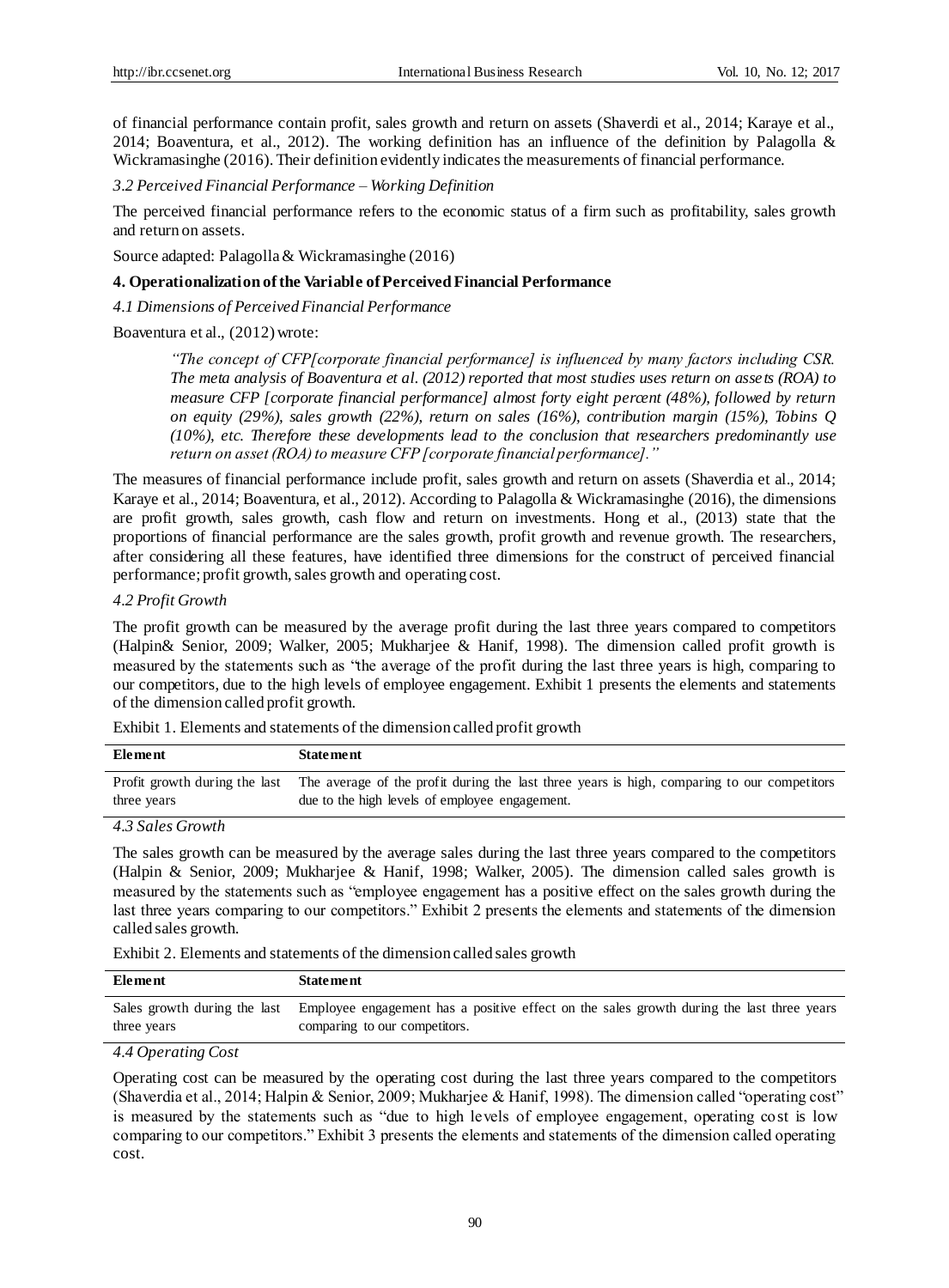| Exhibit 3. Elements and statements of the dimension called sales growth |  |  |  |
|-------------------------------------------------------------------------|--|--|--|
|-------------------------------------------------------------------------|--|--|--|

| Element          | <b>Statement</b>                                                                                            |
|------------------|-------------------------------------------------------------------------------------------------------------|
|                  | Operating cost during the Due to high levels of employee engagement, operating cost is low comparing to our |
| last three years | competitors.                                                                                                |

Figure 1 diagrams the dimensions and elements of the variable of perceived financial performance. In the Figure 1, (D) stands for a dimension and (E) stands for an element of the variable of perceived financial performance.



Figure 1. Dimensions and elements of the variable of perceived financial performance

#### **5. Reliability and Validity of the Perceived Financial Performance Measure**

Perceived financial performance is observed through profit growth, sales growth and operating cost; the three items related to three dimensions. First the researchers ensured the content validity, which, according to Sekaran (2003), is a function of how well the dimensions and elements of a concept have been delineated. Content validity has been guaranteed through proper conceptualization (Refer to 3.0) and operationalization (Refer to 4.0), and Construct validity, by a confirmatory factor analysis (CFA).

Theoretical predictions indicate three latent variables; profit growth (1 item), sales growth (1 item) and operating cost (1 item). The number of items is below the recommended levels by Nunnally (1978) and Tabachnick & Fidell (2001) that is 10:1 and 5:1 respectively. One latent variable for perceived financial performance is indicated by exploratory factor analysis (EFA). The recommended level of factor loading is 0.5 or above (Dubey, 2016; De Vries, 2012). Table 3 shows that all the factor loadings are above 0.5.

Perceived financial performance has a Cronbach's alpha level which is in an appropriate level. The Cronbach's alpha for the whole measure is 0.752. Nunnally & Bernstein (1994) as cited in Andrew et al., (2011) state that in social sciences, values at or above 0.7 are desirable. Since the Cronbach's alpha for the construct of perceived financial performance is high  $(\alpha=0.752)$  the items are highly connected and highly reliable for assessing perceived financial performance. Related to internal consistency reliability and content validity of perceived financial performance, the statistical output can be summarized as follows.

| Variable         |           | Items            | Principal<br>Component<br><b>Factor Loading</b> | of Item<br><b>Reliability</b><br>Coefficient | <b>Deleted</b> | Cronbach's Alpha if Cronbach's<br><b>Reliability</b><br>$Coefficient(\alpha)$ | Alpha |
|------------------|-----------|------------------|-------------------------------------------------|----------------------------------------------|----------------|-------------------------------------------------------------------------------|-------|
| Perceived        | financial | FIN1             | 0.650                                           | 0.552                                        |                | 0.554                                                                         |       |
| performance      |           | FIN <sub>2</sub> | 0.808                                           | 0.335                                        |                |                                                                               |       |
|                  |           | FIN3             | 0.740                                           | 0.473                                        |                |                                                                               |       |
| $\sim$<br>$\sim$ |           |                  |                                                 |                                              |                |                                                                               |       |

Table 3. Reliability and validity of perceived financial performance measure

Source: Survey data

#### **6. Introduction to Employee Engagement**

The working definition for this study, is the definition by Iddagoda et al., (2016). That is employee engagement is the extent to which an employee gets involved in the job and the organization cognitively, emotionally and behaviorally. Iddagoda et al., (2016) in their study present dimensions of the construct of employee engagement;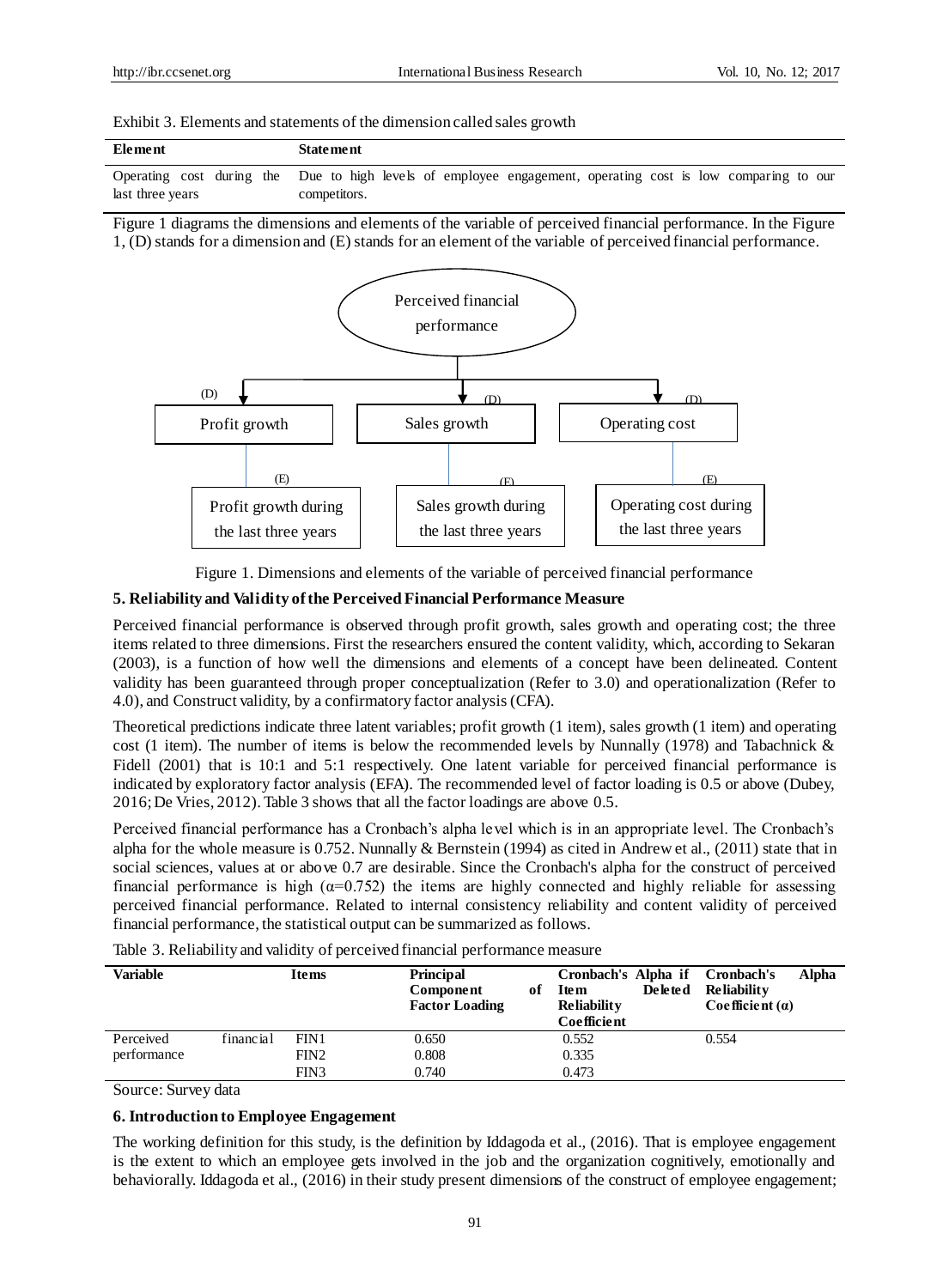namely, cognitive involvement, emotional involvement and behavioural involvement. These dimensions are the dimensions for the construct of employee engagement for this study.

## **7. Introduction to Employee Job Performance**

The label called "employee job performance" is used by the researchers of this study, instead of job performance because it is more comprehensible. Stewart & Brown (2011) interprets "job performance" as the contribution that individuals make to the organization that employs them, which is going to be the working definition of this study. The dimensions of this construct are task performance, citizenship performance and counterproductive performance.

#### **8. Employee Engagement and Perceived Financial Performance**

A massive growing interest in employee engagement has been observed by Saks & Gruman (2014) in recent years. The researchers mention that one reason is the impact of employee engagement on financial performance. According to Sahoo & Sahu (2009), a direct connection between the level of employee engagement in a company and the company's overall financial and operational performance has been identified. When it comes to financial performance, employee engagement predicts organizational success; for instance total shareholder return (Bates, 2004; Baumruk, 2004; Harter et al., 2002; Richman, 2006; Sahoo & Sahu, 2009).

Xanthopoulou et al., (2009) state that an engaged employee who is focused on his/her customers brings extraordinary profit to the organization, while the actively disengaged employees drive away the customers (Gallup, 2013). Active disengagement, according to Gallup (2013), is an immense drain on economies throughout the world. For instance, as Gallup estimates, for the United States, active disengagement costs US \$450 billion to \$550 billion per year while it is between £52 billion and £70 billion (US \$83 billion and \$112 billion) per year in the United Kingdom. Figure 2 explains how employee engagement helps to revenue growth.



#### Engagement Index Score

Note: This graph plots the linear regression equation that correlates between two variables: Respondents' engagement scores and their mean score on three survey questions assessing the degree of customer focus in their organization (using a five-point scale).

Figure 2. Employee engagement and revenue growth

Source: Towers Perrin (2003)

Thus, it is essential to test the relationship between perceive financial performance with employee engagement. All such findings lead to the next hypothesis:

*Hypothesis 1***:** Employee engagement has a significant positive effect on perceived financial performance.

#### **9.Testing Hypothesis 1**

#### *Hypothesis*

*H1*: Employee engagement has a significant positive effect on perceived financial performance.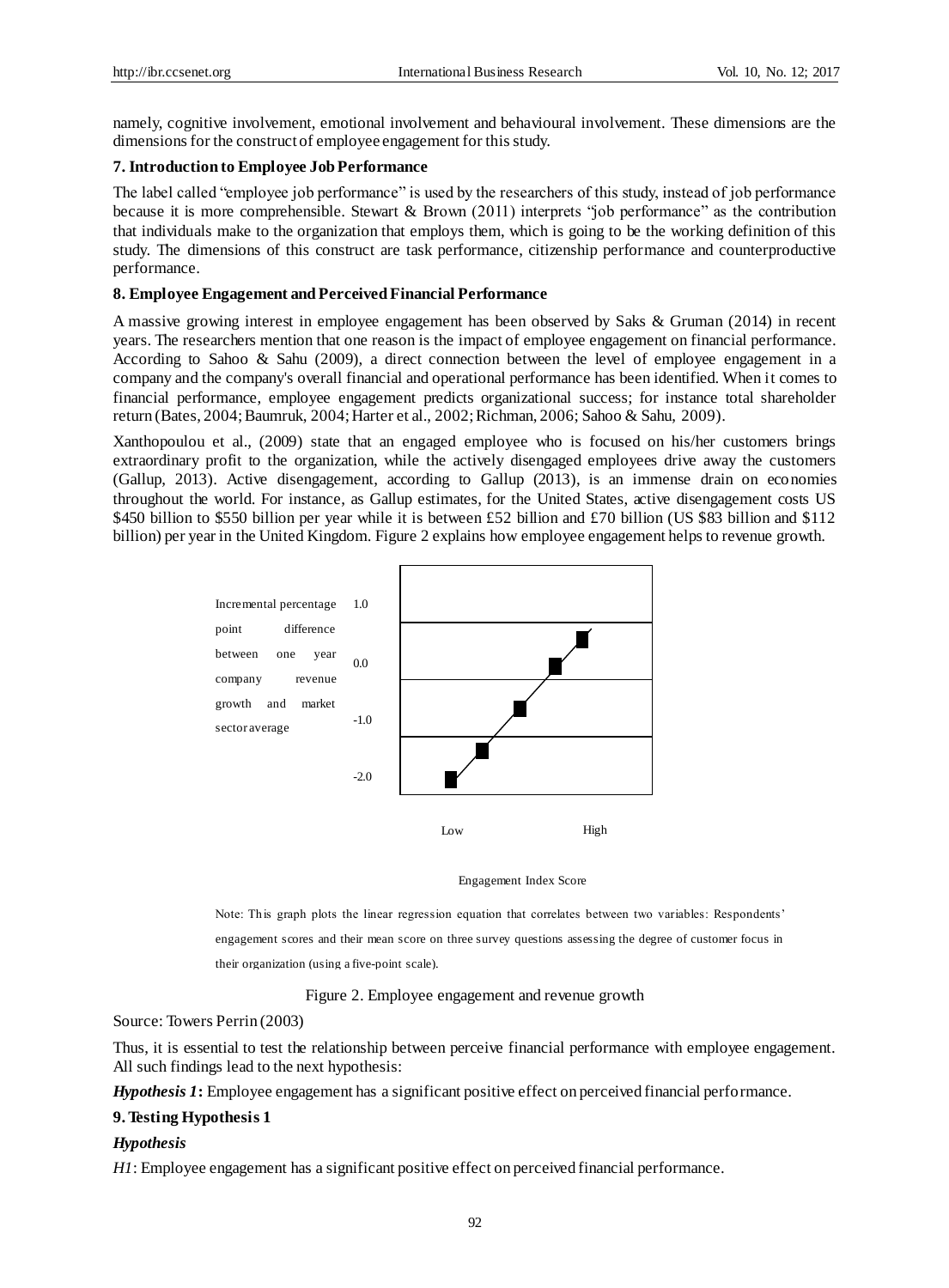Pearson correlation matrix was used to test the null hypothesis. One tailed test was conducted. The Pearson correlation matrix of the variables investigation is shown in Table 4. According to the table, the relationship is significant at a level of 0.05. In other words there is a 95% confidence level. As Table 4 depicts perceived financial performance correlated with a coefficient of 0.278<sup>\*</sup>. From this time the null hypothesis is rejected. In view of that, the researchers can say that there is a small correlation between perceived financial performance and employee engagement.

Table 4. Correlations of perceived financial performance and employee engagement

|                      |                     | Engnew <sub>5</sub> |
|----------------------|---------------------|---------------------|
| OFinNew <sub>5</sub> | Pearson Correlation | 0.278               |
|                      | Sig. (1-tailed)     | 0.011               |
|                      |                     | 67                  |

Source: Survey data

## **10.The Mediating Role ofEmployee Job Performance**

The fact that employee engagement leads to employee job performance (Anitha, 2014) and the financial performance (Harter et al., 2002) is clear. Business units in the top quartile on employee engagement had, according to Harter et al., (2002), on average, from \$80,000 to \$120,000 higher monthly revenue or sales (and for one organization, the difference was more than \$300,000). Gallup (2013) has identified critical links between employee engagement, business growth and profitability.



Figure 3. The mediating effect of employee job performance on the relationship between employee engagement and perceived financial performance

Emotional disconnection of an actively disengaged employee from his/her organization, as Gallup (2013) brings up, can work against vision and mission of the organization, which will also negatively influencing their coworkers to become less productive, miss workdays and drive away the customers. As Gallup (2013) mentions, active disengagement is a massive drain on economies all over the world. On the contrary, Sahoo & Sahu (2009) maintain the idea that higher levels of employee engagement indicate more productivity, less absenteeism, lower turnover, long-term organizational affiliation, higher job satisfaction, better client servicing and happier customers, higher levels of motivation, higher work morale, team spirit, loyalty and commitment to organization and high level of energy and enthusiasm.

*Hypothesis 2***:** Employee job performance has a significant mediating effect on the relationship between employee engagement and perceived financial performance.

# **11.Testing Hypothesis 2**



Figure 4. Diagram of direct and mediating effect

Source adapted: Frazier et al., (2004)

Mediation effect of predictor and outcome variables are explained in Figure 4. This has an influence of Frazier et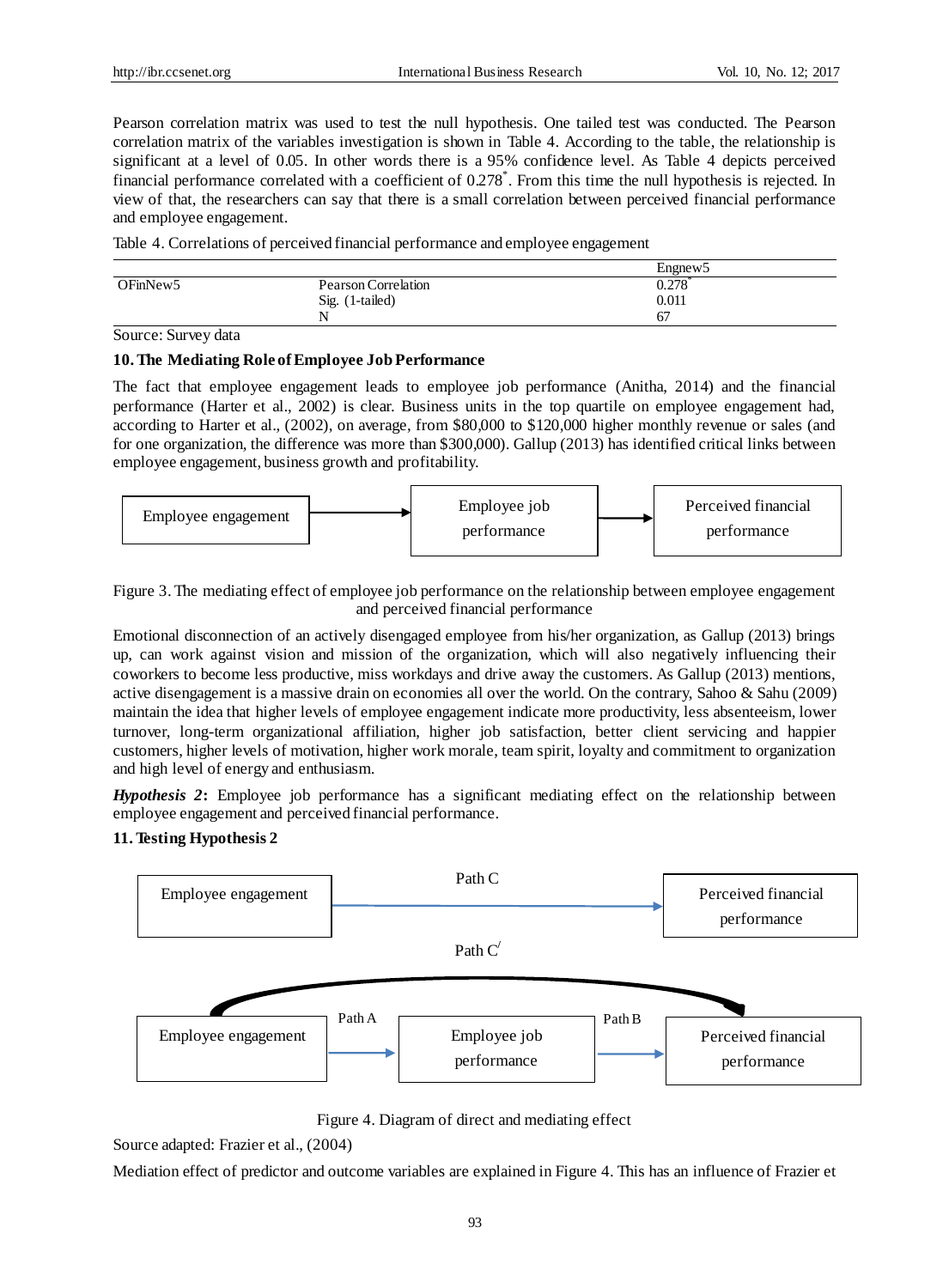al., (2004) model. Path A, is predictor (employee engagement) related to mediator (employee job performance). Path B is mediator related to outcome variable; perceived financial performance. Path C is the total path. Path C**/** is the direct effect of the predictor on the outcome.

Employee job performance has a significant mediating effect on the relationship between employee engagement and perceived financial performance is the Hypothesis 2 (H2). The relationship between employee engagement and perceived financial performance is significant at 5%, meanwhile the *p* value is 0.023 ( $p = 0.023$ ). Refer to Table 4. As a result Path C in Figure 4 is significant. The relationship between employee engagement and employee job performance is not significant ( $b = -0.038$ ,  $p = 0.760$ ). Refer to Table 5. Accordingly Path A in Figure 4 is not significant. In this manner it shows that the employee job performance variable is not mediated the relationship between employee engagement and perceived financial performance. Consequently H2 is rejected. Refer to Table 6.

Table 4. Coefficients of Path C

## **Coefficients<sup>a</sup>**

|       |                                 | Unstandardized Coefficients |            | Standardized<br>Coefficients |       |       |  |  |  |
|-------|---------------------------------|-----------------------------|------------|------------------------------|-------|-------|--|--|--|
| Model |                                 |                             | Std. Error | Beta                         |       | Sig.  |  |  |  |
|       | (Constant)                      | 3.121                       | 0.574      |                              | 5.435 | 0.000 |  |  |  |
|       | Engnew <sub>5</sub>             | 0.324                       | 0.139      | 0.278                        | 2.330 | 0.023 |  |  |  |
|       | a. Dependent Variable: OFinNew5 |                             |            |                              |       |       |  |  |  |

**Source:** Survey data

Table 5. Coefficients of Path A

**Coefficients<sup>a</sup>**

|       |                     | Unstandardized Coefficients |            | Standardized<br>Coefficients |          |       |
|-------|---------------------|-----------------------------|------------|------------------------------|----------|-------|
| Model |                     | B                           | Std. Error | Beta                         |          | Sig.  |
|       | (Constant)          | 4.660                       | 0.599      |                              | 7.779    | 0.000 |
|       | Engnew <sub>5</sub> | $-0.044$                    | 0.145      | $-0.038$                     | $-0.306$ | 0.760 |

a. Dependent Variable: Performance5

**Source:** Survey data

Table 6. Coefficients of Path B

**Coefficients<sup>a</sup>**

|       |                          | Unstandardized Coefficients |            | Standardized<br>Coefficients |          |       |
|-------|--------------------------|-----------------------------|------------|------------------------------|----------|-------|
| Model |                          | B                           | Std. Error | Beta                         |          | Sig.  |
|       | (Constant)               | 3.129                       | 0.804      |                              | 3.891    | 0.000 |
|       | Engnew <sub>5</sub>      | 0.324                       | 0.140      | 0.278                        | 2.310    | 0.024 |
|       | Performance <sub>5</sub> | $-0.002$                    | 0.120      | $-0.002$                     | $-0.015$ | 0.988 |

a. Dependent Variable: OFinNew5

**Source:** Survey data

# **11.Limitations of the Study**

**Cross sectional research design:** This is a cross sectional study. According to Saunders et al., (2007) the cross sectional study is a particular phenomenon at a particular time. There are two reasons for conducting this research based on cross sectional design. One is the time constraint and the other is since the profit making is the main concern of the organizations and they do not allow their workforce to spend time on responding the questionnaires numerous times.

**Sectors of the listed companies:** Respondents are from the Sri Lankan Listed Companies. Even though there are 20 sectors, the researchers were able to get the data from 18 sectors. The researchers of this study were unable to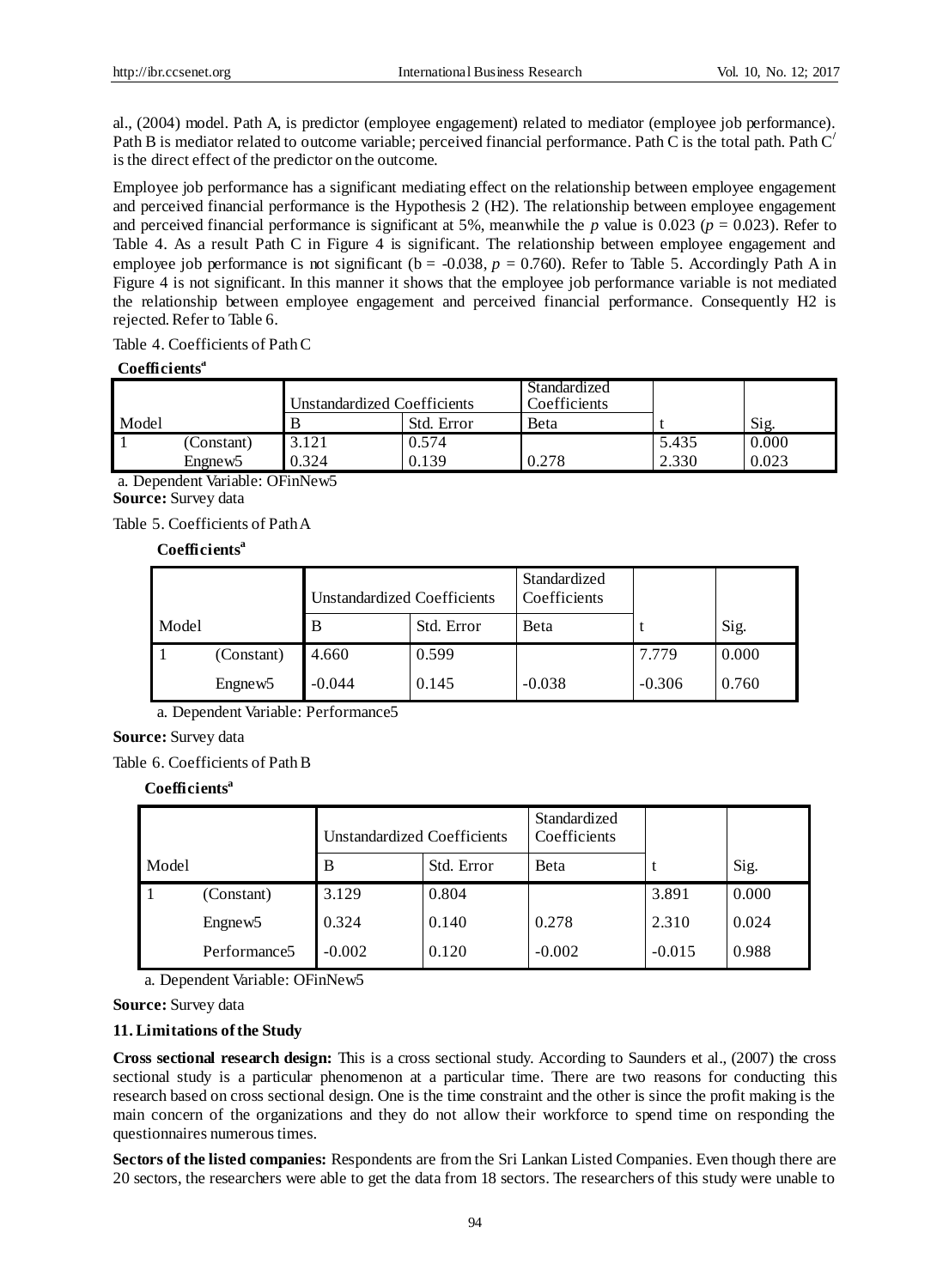cover the sectors such as Oil Palms and Stores and Supplies.

#### **12. Discussion and Conclusion**

Prior to the study about the mediation effect of employee job performance on the relationship between employee engagement and perceived financial performance (H2), discussing the relationship between employee engagement and perceived financial performance is important. Sixty seven HR managers of the Sri Lankan listed companies took part in the study of testing H1 and H2 to study the relationship between employee engagement and perceived financial performance. H2 is hypothesized as "employee engagement has a significant positive effect on perceived financial performance". As the results suggest, employee engagement and perceived financial performance is noteworthy. The results of the first hypothesis support bridging the research gap in the literature of employee engagement by Iddagoda & Opatha (2017) that is "there is no empirical evidence on the relationship between employee engagement and financial performance in the Sri Lankan context."

Hypothesis two (H2) represents the mediating effect of employee job performance on the relationship between employee engagement and perceived financial performance. According to the hierarchical regression results, employee job performance variable have no relation to the relationship between employee engagement and perceived financial performance. The researchers depending on these results were capable of bridging another research gap in the literature of employee engagement by Iddagoda & Opatha (2017); that is "there is no empirical evidence on employee job performance as an intervening variable for employee engagement and financial performance." In addition, the well adapted instrument for perceived financial performance, has also been provided.

#### **References**

- Andrew, D. P., Pedersen, P. M., & McEvoy, C. D. (2011). *Research methods and design in sport management*. Human Kinetics.
- Anitha, J. (2014). Determinants of employee engagement and their impact on employee performance. *International journal of productivity and performance management*. https://doi.org/10.1108/IJPPM-01-2013-0008
- Barbera, K. M. (2014). *The Oxford handbook of organizational climate and culture*. Oxford University Press.
- Bates, S. (2004). Getting engaged. *HR Magazine, 49*(2), 44-51.
- Baumruk, R. (2004). The missing link: the role of employee engagement in business success. Work span, *47,*  48-52.
- Boaventura, J. M. G., Silva, R. S. D., &Bandeira-de-Mello, R. (2012). Corporate Financial Performance and Corporate Social Performance:Methodological Development and the Theoretical Contribution of Empirical Studies. *Revista Contabilidade and Financas, 23*(60), 232-245. https://doi.org/10.1590/S1519-70772012000300008
- Christian, M. S., Garza, A. S., & Slaughter, J. E. (2011). Work engagement: A quantitative review and test of its relations with task and contextual performance. *Personnel psychology*, *64*(1), 89-136. https://doi.org/10.1111/j.1744-6570.2010.01203.x
- De Vries, D. (2012). *Leveraging Patents Financially: A Company Perspective*. Springer Science & Business Media. https://doi.org/10.2139/ssrn.2198363
- Demerouti, E., & Cropanzano, R. (2010). From thought to action: Employee work engagement and job performance. *Work engagement: A handbook of essential theory and research*, *65,* 147-163.
- Dubey, R. (Ed.). (2016). *Strategic Management of Sustainable Manufacturing Operations*. IGI Global. https://doi.org/10.4018/978-1-5225-0350-7
- Frazier, P. A., Tix, A. P., & Barron, K. E. (2004).Testing moderator and mediator effects in counseling psychology research. *Journal of counseling psychology*, *51*(1), 115. https://doi.org/10.1037/0022-0167.51.1.115
- Gallup. (2013). State of the Global Workplace. Available from: http://www.securex.be/export/sites/default/.content/download-gallery/nl/brochures/Gallup-state-of-the-Glob alWorkplaceReport\_20131.pdf Retrieved August, 12, 2013.
- Halpin, D. W., & Senior, B. A. (2009).*Financial management and accounting fundamentals for construction*. John Wiley & Sons. https://doi.org/10.1002/9780470548813